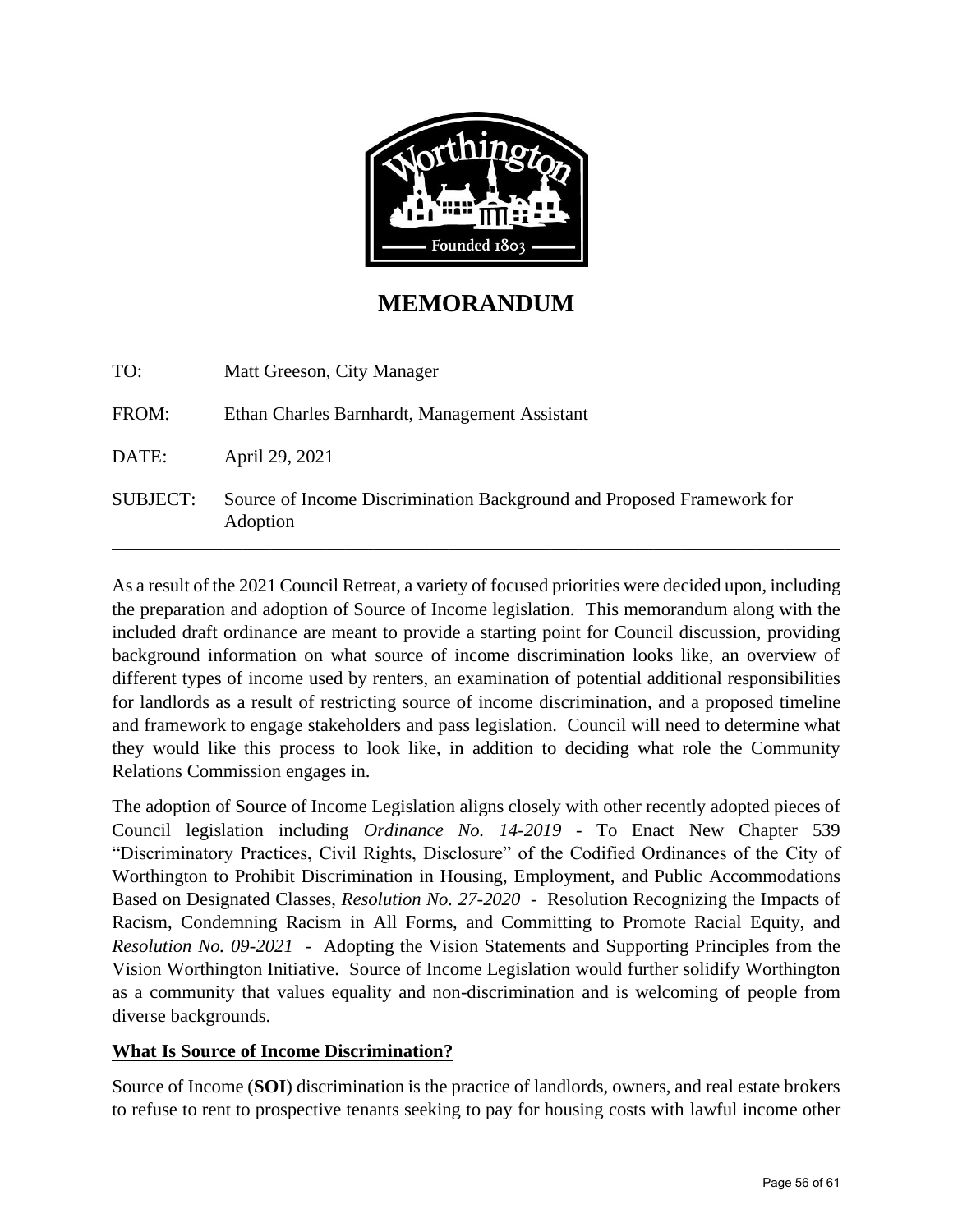than job wages. SOI discrimination affects a broad demographic of individuals and families, but disproportionately affects renters of color, women, and persons with disabilities, and is more prevalent in areas with higher rents, quality schools, transportation services, and jobs.

This type of discrimination essentially prohibits individuals from having access to resource-rich neighborhoods where there are sparse affordable housing options. Research has indicated that there is a close connection between the neighborhood that children grow up in and their future outcomes. Families that relocate to lower-poverty neighborhoods with the help of a variety of assistance programs see improved health outcomes, higher incomes, and greater rates of college attendance. 1

# **Why is Source of Income Legislation Needed?**

The Fair Housing Act of 1968 prohibits discrimination concerning the sale, rental, and financing of housing based on race, religion, national origin, sex, and as amended, handicap and family status. The Ohio Fair Housing Law includes ancestry and military status. Unfortunately, some landlords choose not to accept housing assistance for variety of reasons such as perceived bureaucratic red tape, misconceptions about tenants, or personal prejudices. This has prevented families from being able to move into higher-opportunity and resource rich neighborhoods.

To address this issue, states and municipalities have been passing laws that prohibit SOI discrimination. Currently, SOI laws cover at least 18 states and over 100 local municipalities, including Bexley, Columbus, Westerville, and Reynoldsburg in Franklin County. Upon examination, studies have indicated that families such as those with housing vouchers experience greater success using their vouchers in jurisdictions with SOI laws in place. A 2018 United States Department of Housing and Urban Development (**HUD**) study showed that cities without SOI protections had voucher denial rates of up to 78%, but cities with SOI protections saw denials as low as  $15\%$ <sup>2</sup>

The recent MORPC Regional Housing Strategy (**RHS**) emphasizes that the Central Ohio area is at a critical inflection point due to the highly competitive real estate market and a persistently high poverty rate which is leading to more vulnerable groups struggling to find housing in neighborhoods of their choice.<sup>3</sup> The report identifies five core regional housing issues that more acutely impact low-to-moderate-income households, families with children, people of color, older adults, and people living with disabilities. Within these core issues, barriers limiting access to homes due to housing discrimination and the limited supply of homes priced for low-income households are featured prominently as issues that communities are grappling with.

<sup>1</sup> Chetty, R., Hendren, N., & Katz, L. (2015, August). *The Effects of Exposure to Better Neighborhoods on Children: New Evidence from the Moving to Opportunity Experiment*. https://scholar.harvard.edu/files/hendren/files/mto\_paper.pdf.

<sup>2</sup> U.S. Department of Housing and Urban Development. (2018). *A Pilot Study of Landlord Acceptance of Housing Choice Vouchers.* https://www.huduser.gov/portal//portal/sites/default/files/pdf/Landlord-Acceptance-of-Housing-Choice-Vouchers.pdf

<sup>3</sup> MORPC Regional Housing Strategy. Retrieved April 23, 2021, from https://www.morpc.org/rhs/.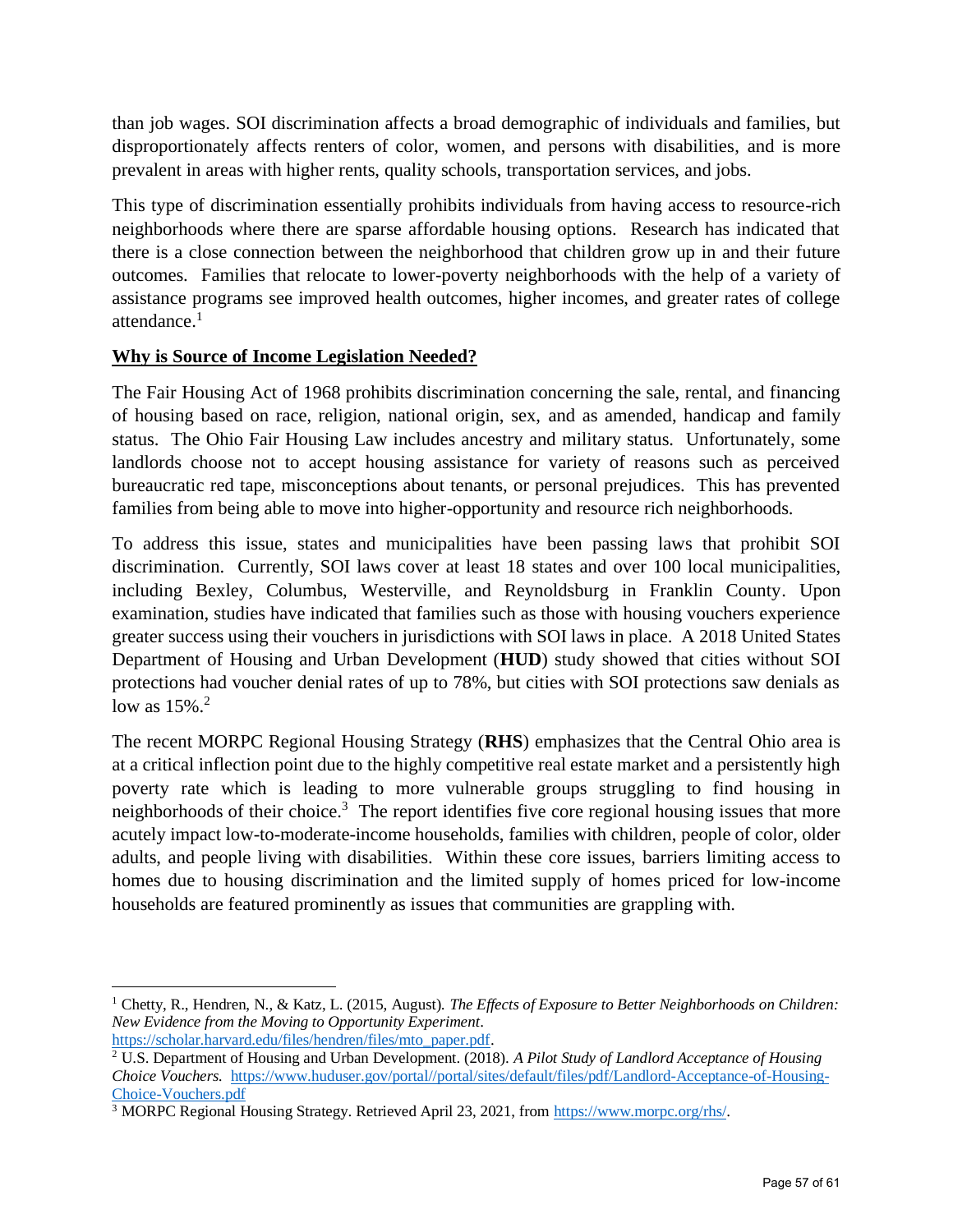The need for SOI protection laws grew out of the RHS stakeholder outreach process as a priority action step for municipalities to pursue as part of broader regional strategy to begin limiting barriers to access in housing. With more communities adopting SOI legislation, renters will have expanded housing options in more resource rich areas in Central Ohio. Since Ohio is a Home Rule state, municipalities can pass laws to govern themselves, including the passage of SOI discrimination legislation. For those jurisdictions that adopt SOI legislation, they are able to determine how to enforce the law and what options are available to victims of income discrimination. The approach for how to enforce SOI laws can be accomplished in different ways, including through the courts, or administrative actions.

## **Overview of Non-Wage Income Types**

Prospective renters can receive income from a multitude of sources other than income from job wages including investment earnings, child/spousal support, and federal, state, or local assistance payments, benefits, or subsidy programs:

## **Assistance Programs**

- Housing Vouchers
- Public Assistance
- Veterans' Benefits
- Social Security Benefits
- Disability Income

# **Income**

- Unemployment
- Retirement/Pension Payments
- Trusts
- Child Support
- Spousal Support

One of the most well-known types of housing assistance is the Housing Choice Voucher (HCV) program, sometimes referred to as Section 8. The HCV program assists more than 5 million people in 2.3 million low-income families, and aids in reducing homelessness, lifting people about the poverty line, and giving families a choice in where to live, including neighborhoods with more resources. HCV families represent a diverse demographic and 36% of HCV holders are using their vouchers in suburban areas, such as Worthington, underscoring that demand does exist.<sup>4</sup>



<sup>4</sup> Policy basics: The housing choice voucher program. (2021, April 21). Retrieved April 23, 2021, from https://www.cbpp.org/research/housing/the-housing-choice-voucher-program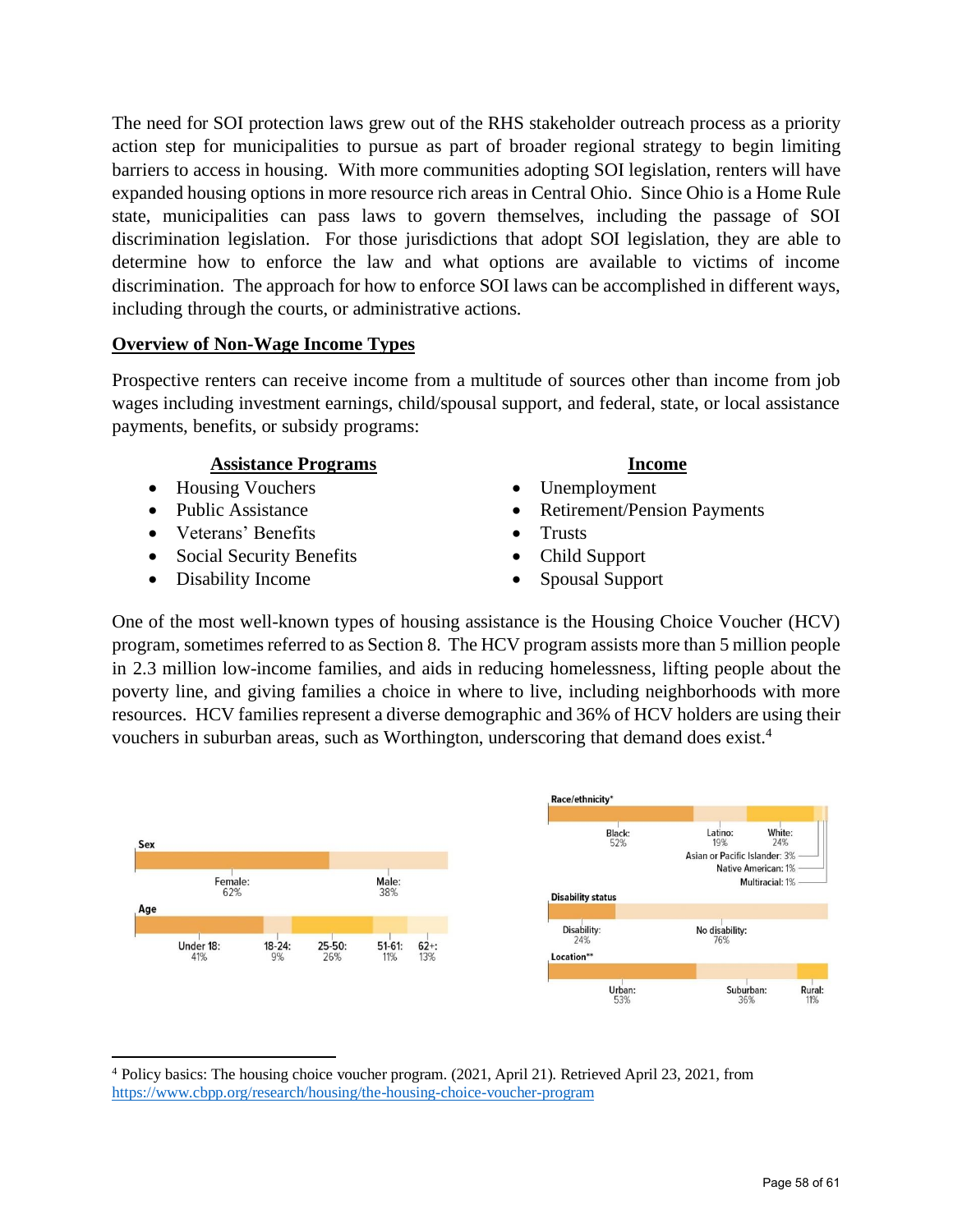Individuals and families issued vouchers are then able to find their own housing, including singlefamily homes, townhouses, and apartments. Housing voucher holders often spend a substantial amount of time searching for a landlord willing to accept their vouchers, which can lead to them losing their voucher after typically spending years on a wait list. Due to the difficulty of finding a landlord willing to accept their voucher, and the time limitations of the vouchers, many individuals are forced to find rentals in areas that are high-poverty and racially segregated.

In response to the COVID-19 pandemic, the federal government has provided funding to a number of different housing assistance programs through the CARES ACT and the American Rescue Plan in order to support communities most affected by the impacts of the virus. Individuals who have lost their jobs or had their hours cut, are more likely to be a recipient of non-wage income from these emergency funding sources. This underscores the importance of SOI protections to protect vulnerable communities which have been disproportionately affected and are the most susceptible to the negative economic impacts of the pandemic. These programs will provide dollars over the next several years with assistance for renters to provide back and forward rent payments in order to strengthen housing stability.<sup>5</sup>

# **What Effect Will This Have on Worthington Landlords?**

With the passage of SOI legislation, landlords are not mandated to accept every prospective tenant and they still have the ability to use tenant-qualification processes. SOI legislation simply mandates that denial solely based upon a client's desire to pay with a HCV or other, alternative means is prohibited. However, there are additional steps that landlords must take in order to accept HVC and other alternative means of payment.

In order for landlords to accept public assistance, such as Housing Choice Vouchers, and enjoy the benefits of doing so, there are several steps that will need to be undertaken. Typically, landlords will need to contact the local program administrator, such as the Public Housing Authority (**PHA**) for HCVs, and fill out the necessary paperwork, which includes personal identification, the property location, and the asking rest for the property. If the asking rent is determined to be too high compared to the Fair Market Rents (**FMR**) in the area, the property owner may be asked to lower the asking rent. Once an application is approved, an inspection will be scheduled in a reasonable timeframe, to ensure that the property meets housing quality standards including things such as sanitary facilities, smoke detectors, working plumbing, sound structure, and locks on each window and door. Typically, in order to remain complaint, rentals will need to be re-inspected every year.

Being a part of these public programs, landlords will benefit from a guaranteed rent payment every month. The program administrator will make a deposit to the landlord every month for the majority of the rent payment. Typically, HCV tenants pay their portion of the rent on time due to the fact that failing to live up to the lease can cost them the housing voucher that they potentially spent years on a waiting list to obtain. Additionally, the program administrator prescreens every

<sup>5</sup> United State Department of Housing and Urban Development. (n.d.). *CARES Act & Other COVID-19 Response Funding Chart for Housing Counselors* [Brochure]. Author. Retrieved April 23, 2021, from https://files.hudexchange.info/resources/documents/CARES-Act-Housing-Assistance-Funding-Chart.pdf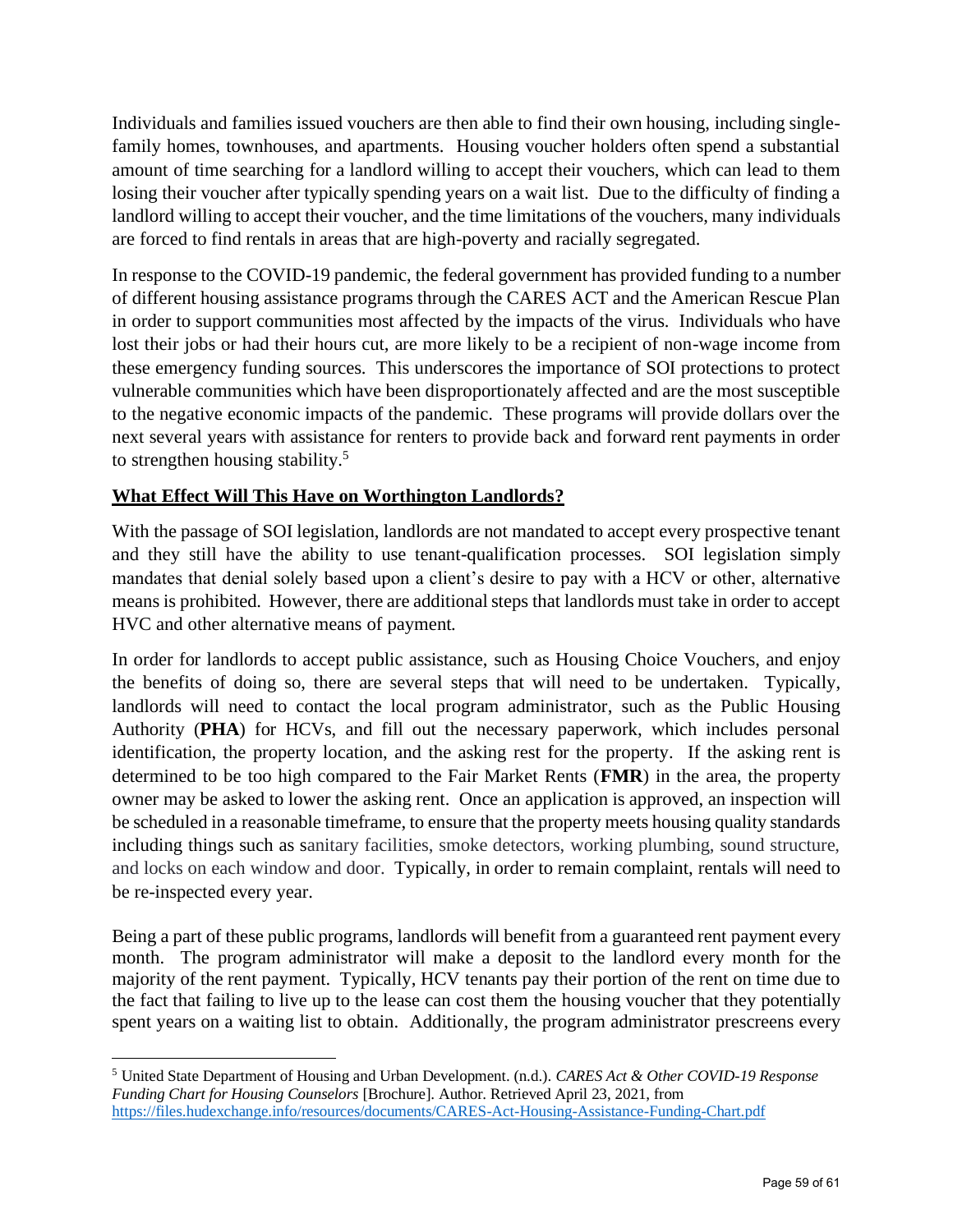applicant before approving a housing voucher, often including a criminal background check, drug testing, and verification of income, providing an extra layer of protection to the landlord. Many of these assistance programs are very popular and there are typically many tenants on a waitlist, providing a consistent pool of tenants to rent to.

Under the draft legislation, landlords who engage in potential discrimination are susceptible to the complaint procedure process outlined under Chapter 539 – Discriminatory Practices, Civil rights, Disclose of the Worthington City Code. People who believe they have been discriminated against because of a protected characteristic may file a charge with the Worthington City Clerk. Depending upon the specific nature of the allegations, the person will be referred to the Ohio Civil Rights Commission or Equal Employment Opportunity Commission or the Law Director or his designee will proceed with an investigation. If the City retains the matter, voluntary mediation is available. If mediation is not pursued or is unsuccessful, the matter will be scheduled for a hearing. If the hearing officer finds that discrimination occurred, a cease-and-desist order and/or fine may be issued.

# **Proposed Framework for Community Engagement and Adoption of Legislation**

Below is a proposed framework and timeline for adopting Source of Income Discrimination legislation:

## *May 2021*

- ➢ Law Director produces draft legislation amending the City's Non-Discrimination Ordinance
- ➢ Provide draft legislation and background staff research to City Council for discussion at May Council meeting
	- o Staff presentation on draft legislation.
		- Review proposed process with Council and seek input
	- o City Council will need to determine the process used and the role of the CRC
		- *Option One*: CRC is directed to conduct community education, panel discussion, and surveys. Feedback from that work is then provided to Council to determine tweaks/changes to draft legislation for adoption.
		- *Option Two*: Council delegates to CRC to conduct community outreach and also provide tweaks/changes to draft legislation to then recommend to Council for adoption.

#### *June 2021*

- ➢ Staff information
	- o Subpage posted on Worthington.org for information about the SOI ordinance to be housed
	- o Create a FAQ sheet to be distributed on the website to answer community questions
- ➢ Landlord Survey
	- o City staff will obtain rental registry from Franklin County Auditor in order to send out landlord survey to seek feedback